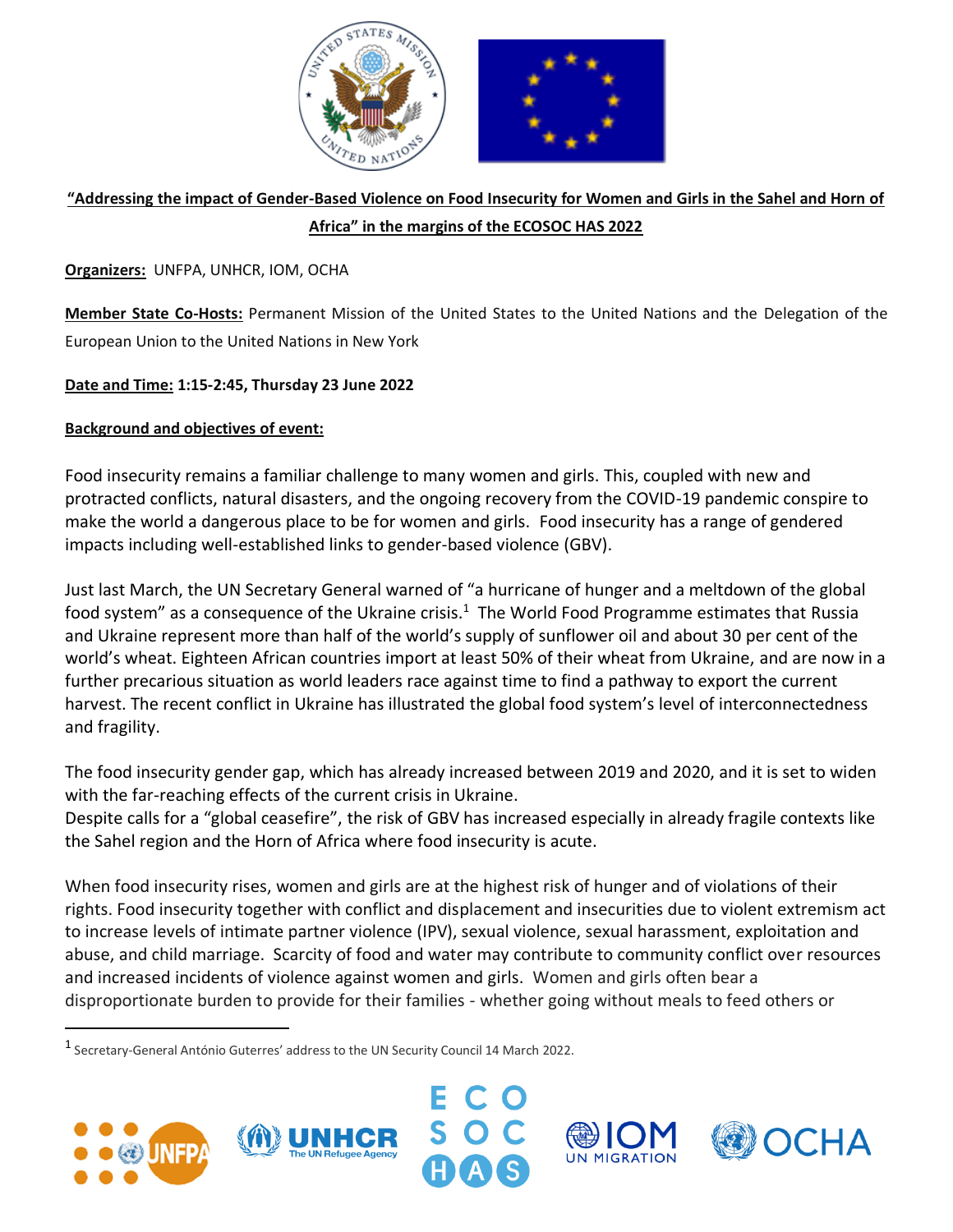trekking long distances to find water and suitable food making them vulnerable to sexual assault. Lack of food items can lead to exploitation in exchange for necessities. Moreover, when women have to spend more time finding food and water and have less time to complete their other household and family responsibilities, household tensions may increase and result in violence.<sup>2</sup>

When families are unable to meet their basic needs, evidence suggests that the risk of child marriage increases significantly for girls.<sup>3</sup> Communities under stress may adapt more conservative or customary patriarchal practices. Resilience and protective factors are breaking down as seen by the closure of 6000 schools due to violence in the Sahel (UNHCR 2022).

Food distribution and aid delivery may all potentially elevate GBV risks for women and girls. In Chad, WFP has reported that spousal violence increases in the days following food distribution. Risk mitigation is not just about food distribution but also includes post - distribution.

With protection risks growing and limited access to needed services, women's and girls' involvement in the development and management of early warning systems is crucial. Women's active participation in household decision-making, supported by higher levels of formal education, can challenge prevalent sociocultural norms which unequally distribute food between genders. 4

Ultimately, food insecurity must be seen as a protection crisis by all actors to ensure the drivers of risks, underlying root causes and the fundamental rights of women and girls are at the forefront of the national authorities' and international community's response. It is critical that the needs of women and girls are explicitly prioritized in countries most affected by food insecurity and that there is a focus on establishing or ensuring continuity of life-saving services in light of increased GBV risk. These services must be provided within an overarching framework of gender transformative, human rights-based approaches.

Women in communities most affected by food insecurity may also be the strongest voices upon which we need to rely to discern needs and support responses. All our work in preparedness and response, including anticipatory action, must be delivered with a view to limiting the risk of exposure to GBV for women and girls and building their adaptive capacity through increased resilience as individuals but also the resilience of communities and health and protection systems. Preparedness and emergency operations cannot be supported without recognition of the specific and varied needs of women and girls as well as addressing the systemic and structural discrimination that hinder their resilience and adaptive capacity.

<sup>4</sup> Bapolisi, W.A., Ferrari, G., Bisimwa, G. *et al.* Gendered determinants of food insecurity in ongoing regional conflicts, North and South Kivu, the Democratic Republic of Congo. *Agric & Food Secur* 10, 13 (2021). https://doi.org/10.1186/s40066-021-00285-x



<sup>&</sup>lt;sup>2</sup> GBV AoR (2021) "Climate change and gender-based violence: What are the links?"

<sup>&</sup>lt;sup>3</sup> See Le Masson, Virginie, Colette Benoudji, Sandra Sotelo Reyes, and Giselle Bernard, 2018. "Violence against women and girls and resilience: links, impacts and perspectives from the Chadian context."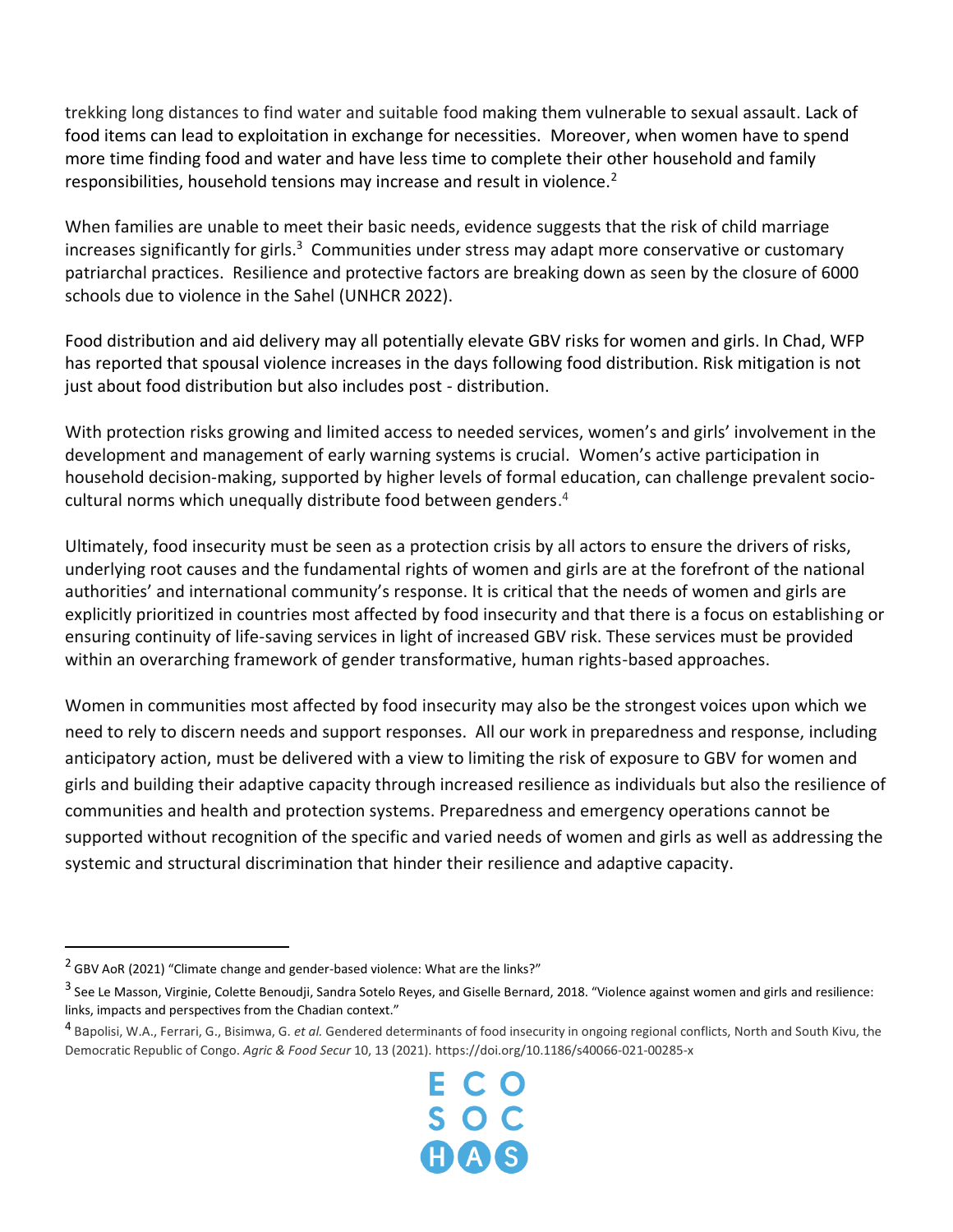The event will bring together key stakeholders including member states, diplomats, humanitarians, civil society, and survivors to engage in dialogue about key issues and experiences, and promising practices to address GBV in the context of food insecurity.

## **Discussion points or guiding questions:**

**What are some promising examples of progress in incorporating an understanding of the particular risks for women and girls in addressing food insecurity and its effects?**

**How can we further leverage the leadership of women-led organizations in the conversations around conflict and food insecurity? Where are opportunities for this to happen more?**

## **What can be done to mitigate the risk of GBV within the context of food security?**

## **Objectives:**

- 1. To amplify the key message that food insecurity (lack of food, a search for food and food distribution) and aid delivery may all potentially elevate GBV risks for women and girls in humanitarian contexts and promote the importance of gender integration in food security humanitarian planning and response.
- 2. To showcase regional examples of best practices and challenges from practitioners and specialists in mitigating, preventing and responding to the GBV dimensions of food insecurity in the Sahel and the Horn of Africa contexts.

## **Key Messages/ Takeaways**

- $\circ$  Ultimately, food insecurity must be seen as a protection crisis by all actors to ensure the drivers of risks, underlying root causes and the fundamental rights of women and girls are at the forefront of the national authorities' and international community's response. Humanitarian actors have the responsibility to pursue actions to mitigate GBV risks within their areas of operation. This includes strengthening of GBV response services as well as prevention and GBV risk mitigation across sectors.
- o Women's and girls' involvement in the development and management of early warning systems and anticipatory action is key in lessening the impact of food insecurity and building community resilience. Reducing the risk of GBV requires the full engagement and leadership of women and girls from local to national levels.
- o It is critical that the needs of women and girls are explicitly prioritized in countries most affected by food insecurity and that there is a focus on ensuring continuity of life-saving services in light of increased GBV risk. These services must be provided within an overarching framework of gender transformative, human rightsbased approaches.
- o Full funding of regional and country GBV sector humanitarian response and increased direct funding to womenled organizations must be prioritized by donors in order to effectively address GBV and provide survivors of GBV access to quality and comprehensive services.

ECO<br>SOC